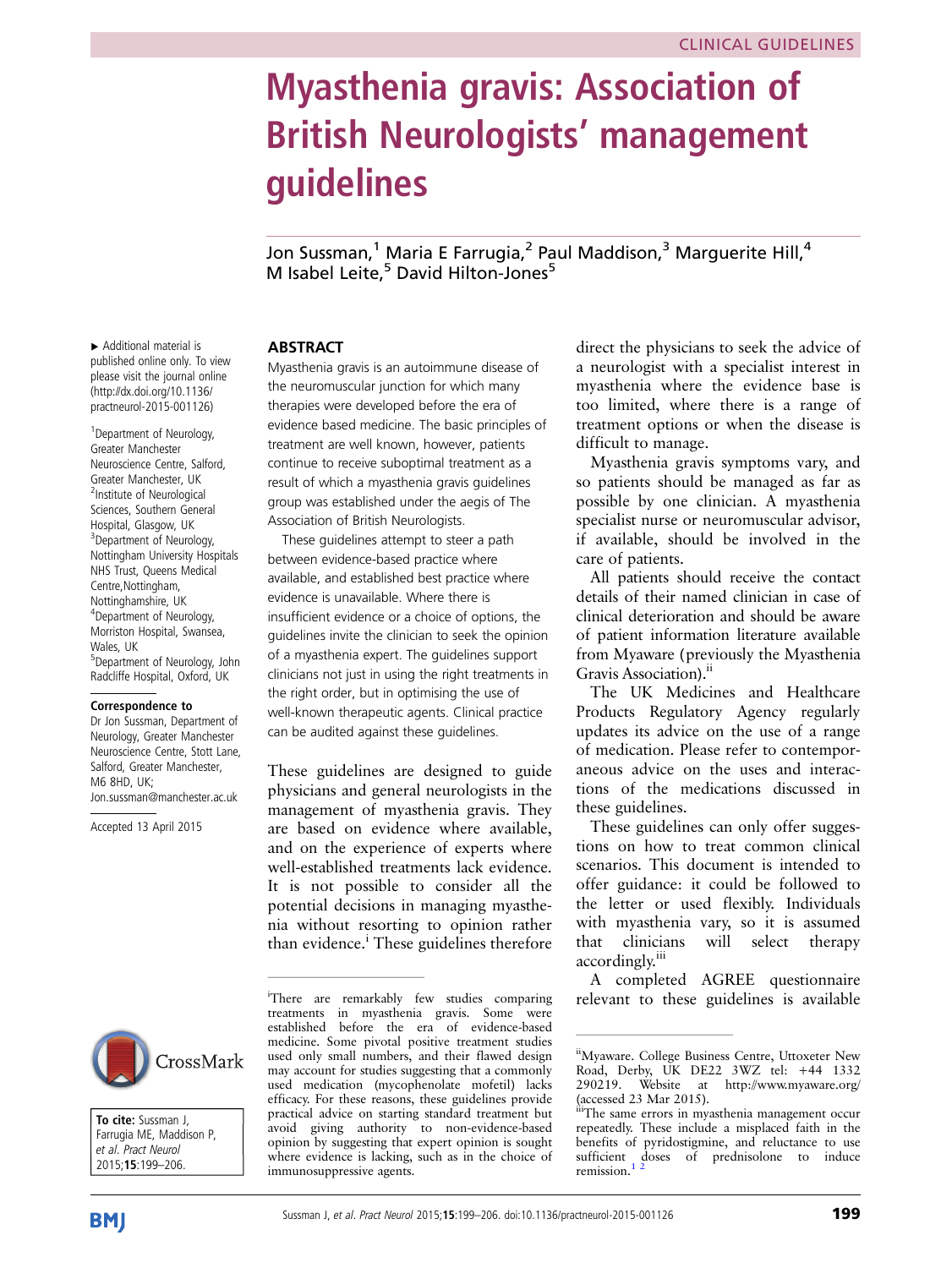on the Practical Neurology website (see online supplementary appendix).

# INVESTIGATIONS, INITIAL ASSESSMENT AND **DIAGNOSIS**

## Diagnostic tests

- 1. Serum anti-acetylcholine receptor (ACh-R) antibody testing: first-line investigation for non-urgent patients.
- 2. Thyroid function: for all patients.<sup>iv</sup>
- 3. Serum anti-muscle-specific kinase (MuSK) antibody testing: for all patients negative for ACh-R antibodies.
- 4. Neurophysiology: May help to establish the diagnosis in seronegative patients with suspected myasthenia gravis. It should be performed by a practitioner with experience of myasthenia gravis. Repetitive nerve stimulation is the initial test; if negative, consider single-fibre electromyography.<sup>v</sup> Focus the testing on symptomatic muscles.
- 5. MR scan of brain: Patients with negative serology and neurophysiology, and symptoms compatible with ocular myasthenia may have structural brain disease.
- 6. Thymus scanning: All patients with suspected myasthenia, irrespective of distribution (ocular/generalised) or serology (seropositive/negative), should undergo thymus imaging. The modality (CT or MRI) should be decided locally.
- 7. Referral to a myasthenia specialist: If tests are negative and myasthenia is still suspected or if a congenital myasthenia syndrome is suspected.
- 8. Edrophonium/Tensilon test. If there is diagnostic doubt, refer to a myasthenia gravis specialist.<sup>vi</sup>

# Confirmation of diagnosis and subtype

ACh-R/MuSK seropositive/seronegative Thymoma/no thymomavii Ocularviii/generalised Congenital: (may mimic seronegative autoimmune myasthenia) Possible myasthenia but tests negative: consider a muscle disorder or refer to myasthenia expert for management.

## INITIAL TREATMENT PLAN

- Choose inpatient care: For significant bulbar symptoms early on, low vital capacity, respiratory symptoms or progressive deterioration.
- ▸ Choose outpatient care: For ocular symptoms, mild-tomoderate limb weakness and mild bulbar symptoms.
- Ocular myasthenia gravis: See section 'Treatment of ocular myasthenia gravis'.
- Generalised myasthenia gravis: See section 'Treatment of generalised myasthenia gravis'.

# TREATMENT OF OCULAR MYASTHENIA GRAVIS<sup>ix x</sup>

#### Starting treatment for ocular myasthenia gravis<sup>xi</sup>

- 1. Start pyridostigmine following protocol. See section 'Pyridostigmine dose escalation protocol'.
- 2. If the serum ACh-R antibody is positive and the patient is aged under 45 years: consider thymectomy at presentation.<sup>xii xiii</sup>
- 3. If symptomatic despite pyridostigmine, start prednisolone (generally given on alternate days) $x<sup>iv</sup>$  See section 'Protocol for starting prednisolone for outpatients with ocular myasthenia gravis'.
- 4. If symptoms relapse on prednisolone withdrawal at a dose of 7.5–10 mg/day (or 15–20 mg alternate days) or greater, consider immunosuppression.<sup>xv</sup> See sections 'Patients who do not achieve remission with prednisolone' and 'Immunosuppression'.

ivOther autoimmune diseases are more common in patients with myasthenia gravis; thyroid dysfunction that may otherwise be occult may exacerbate myasthenia. B12 deficiency is more common in patients with myasthenia gravis and may cause changes in the full blood count, including a rising mean corpuscular volume and falling white count (mimicking the effect of azathioprine). For practical management of myasthenia gravis, measuring  $B_{12}$  can help. Single-fibre electromyography lacks specificity. It helps in the clinical setting of myasthenia but may be positive in a wide range of other settings, such as denervation and myopathic disorders. It should therefore be carried out only by neurophysiologists with experience in neuromuscular transmission disorders.

viThe edrophonium test may be difficult to interpret. Conditions that mimic myasthenia may produce a positive result and there are potential cardiac complications. If serology and neurophysiology

still give no diagnosis, seek a specialist opinion. viiThymic hyperplasia is a pathological diagnosis and cannot be evaluated by scanning. The scan is done solely to exclude thymoma.<br><sup>viii</sup>Note that most patients with ocular myasthenia develop generalised myasthenia within about two years.

ixThe recently published EFNS/ENS Guidelines<sup>3</sup> offer identical advice.

x There is little evidence for the pyridostigmine and prednisolone dose schedules recommended here; there are no studies comparing treatment regimens. These guidelines are based on the practice of experts in the field. The emphasis is on identifying the optimum dose for each patient. Undertreatment, particularly with corticosteroids, is the commonest cause of persisting symptoms.

xiAround 50% of patients with ocular myasthenia develop generalised myasthenia within 2 years and up to 75% do so within 3 years or so of disease onset. This is more likely in the seropositive group.

<sup>&</sup>lt;sup>xii</sup>Many experts consider thymectomy, and particularly the less traumatic and scar-minimising video-assisted thoracoscopic thymectomy in a young person with seropositive generalised myasthenia gravis. Some experts consider video-assisted thoracoscopic thymectomy in purely ocular myasthenia gravis. Thymectomy is probably most effective if carried out early on, say 2 years after symptom onset. Thymectomy probably does not help established ocular myasthenia gravis where there is little risk of generalisation.<br><sup>xiii</sup>Offering video-assisted thoracoscopic thymectomy even before

starting corticosteroids may be an option for some patients. As thymectomy produces benefit slowly, this is appropriate only for patients with mild disease. xivAn alternate day corticosteroid regimen probably reduces side

effects. Daily corticosteroids may be suitable in some patients, such as those with diabetes mellitus.

xvIn principle, immunosuppression is only started following relapse induced by corticosteroid withdrawal. In some patients with complex medical problems, higher doses of corticosteroids may be preferable to immunosuppression, or vice versa. It is impossible to provide absolute guidance on the target corticosteroid dose. In some patients, even low-dose corticosteroids cause side effects; these might be treated with immunosuppression. Exceptional cases should be discussed with a myasthenia expert.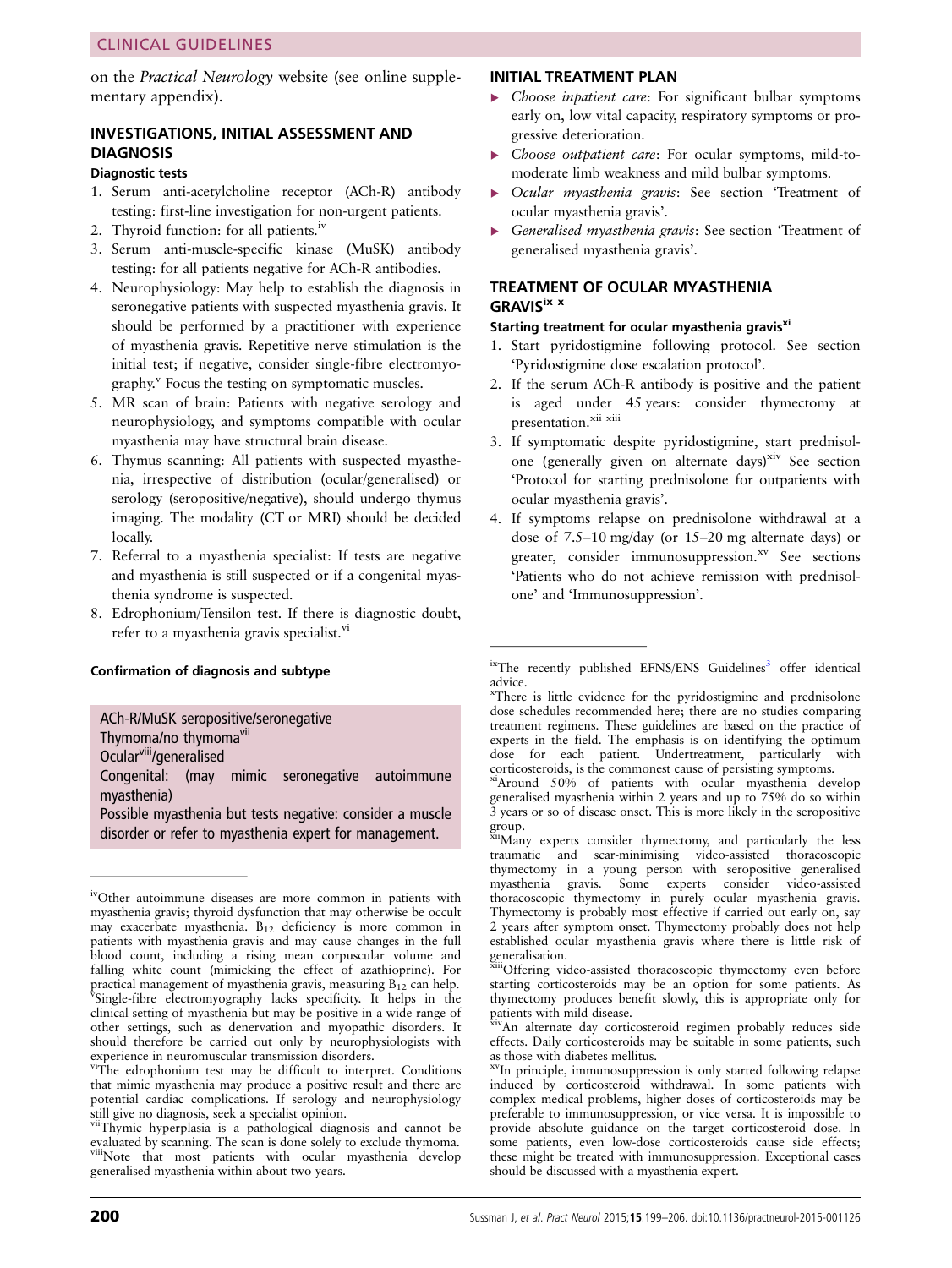#### Pyridostigmine dose escalation protocol<sup>xvia, xvib</sup>

Titrate up to find the lowest effective dose:

- $\blacktriangleright$  Initially 30 mg ( $\frac{1}{2}$  tablet) four times daily for 2–4 days.
- $\blacktriangleright$  Then 60 mg (1 tablet) four times daily for 5 days and experiment with timing.
- ▶ Then increase to 90 mg four times daily over 1 week if required. The duration of action varies, and some patients require five divided daily doses. If pyridostigmine does not control symptoms satisfactorily within a few weeks, start prednisolone.

Management of side effects: Propantheline or mebeverine can help cholinergic side effects.

Withdrawal:

- $\triangleright$  If using pyridostigmine monotherapy, prescribe the lowest effective dose.
- ▸ If asymptomatic following introduction of prednisolone only, withdraw slowly at 30–60 mg per week, until either withdrawn, or use the lowest effective dose.

#### Protocol for starting prednisolone for outpatients with ocular myasthenia gravis<sup>xvii</sup>

Start 5 mg on *alternate*  $days^{xviii}$  for three doses and increase by 5 mg every three doses until symptoms improve. The maximum dose is 50 mg on alternate days or 0.75 mg/kg/alternate day for ocular myasthenia gravis.

Clinical remission of myasthenia on corticosteroid treatment is defined as the absence of symptoms and signs after pyridostigmine withdrawal.

Some patients are resistant to corticosteroids or respond very slowly. After 3 months of treatment, non-responders should be referred to a myasthenia specialist.

Prednisolone may either induce or exacerbate diabetes mellitus. This should be monitored.<sup>xix</sup> Daily

rather than alternate day prednisolone may improve glycaemic control in patients taking treatment for elevated plasma glucose.

#### Bone protection protocol for patients treated with corticosteroids

Use local agreed guidelines.

## Prednisolone withdrawal for ocular myasthenia gravis<sup>xi</sup>

Prednisolone should be titrated down, seeking the lowest effective dose, only after achieving remission (absence of symptoms and signs having withdrawn from pyridostigmine) for at least 2–3 months:

- Reduce by 5 mg alternate day/calendar month down to 20 mg alternate days.
- ▸ Then reduce by 2.5 mg alternate day/calendar month down to 10 mg alternate days.
- Below 10 mg alternate days reduce by 1 mg/month. See section 'Corticosteroid maintenance dose and criteria for introducing immunosuppression' for target dose.
- ▸ Should symptoms recur, follow guidance for myasthenic relapse (see section 'Assessment and management of the relapsing patient with myasthenia).

## Corticosteroid maintenance dose and criteria for introducing immunosuppression

- ▸ A prednisolone dose above 15–20 mg on alternate days is probably too high for long-term use, and is an indication to introduce immunosuppression with azathioprine.<sup>xx</sup>
- ▸ Intolerable corticosteroid side effects are an indication to introduce immunosuppression to reduce the corticosteroid maintenance dose.

# TREATMENT OF GENERALISED MYASTHENIA GRAVIS<sup>xxi</sup>

#### Starting treatment for generalised myasthenia gravis

- 1. Start pyridostigmine following protocol. See section 'Pyridostigmine dose escalation protocol'.
- 2. ACh-R antibody seropositive and aged under 45 years: consider thymectomy.<sup>xxii</sup>

xviaUse pyridostigmine carefully in patients with obstructive respiratory disease, brady-dysrhythmias, impaired renal function and recent coronary occlusion.

xvibThe drug information sheet specifies that propantheline is contraindicated in myasthenia gravis: this is not correct as it is a standard treatment for the side effects of pyridostigmine.

xviiThe evidence suggests that the biggest error in managing myasthenia is the failure to induce remission in a timely manner using corticosteroids. There is a tendency to try to avoid using large doses of corticosteroids. If it is tolerated, the top dose is prednisolone 0.75 mg/kg for ocular disease. Corticosteroid-induced deterioration in myasthenia sometimes occurs. It is particularly associated with starting high-dose corticosteroids. It can occur in patients adhering to the dose regimen recommended in these guidelines, though it may also be confused with the deterioration in symptoms that continues until the benefit from corticosteroids becomes apparent, often within a week or two. If in doubt, seek

expert advice.<br><sup>xviir</sup>The side effects are probably minimised by using alternate day dosing.

xixPatients with known diabetes mellitus should be monitored following the introduction of corticosteroids. Experts are aware of non-diabetic patients who developed diabetes mellitus, sometimes months after starting prednisolone. It is beyond the scope of these guidelines to offer specific guidance in this area. Local guidelines should be used.

xxThere is little hard evidence on the absolute safest long-term dose of corticosteroids. Since a component of the complications can be managed by bone protection, and blood pressure and lipid management, there may be individual cases with other health problems, in whom higher doses of maintenance corticosteroids would be better than immunosuppression. In principle, however, failure to control myasthenia symptoms with a 'safe' dose of corticosteroids is the main indication for starting immunosuppression.

xxiThere is little evidence for the pyridostigmine and prednisolone dose schedules recommended here and there have been no studies comparing treatment regimens. These guidelines are based on the practice of experts in the field. The emphasis is on identifying the optimum dose for each patient. Undertreatment, particularly with corticosteroids, is the commonest cause of persisting symptoms.

xxiiMany experts consider thymectomy, particularly the less traumatic and scar-minimising video-assisted thoracoscopic thymectomy in a young person with seropositive generalised myasthenia gravis. Thymectomy appears most effective if carried out early on, say 2 years after symptom onset.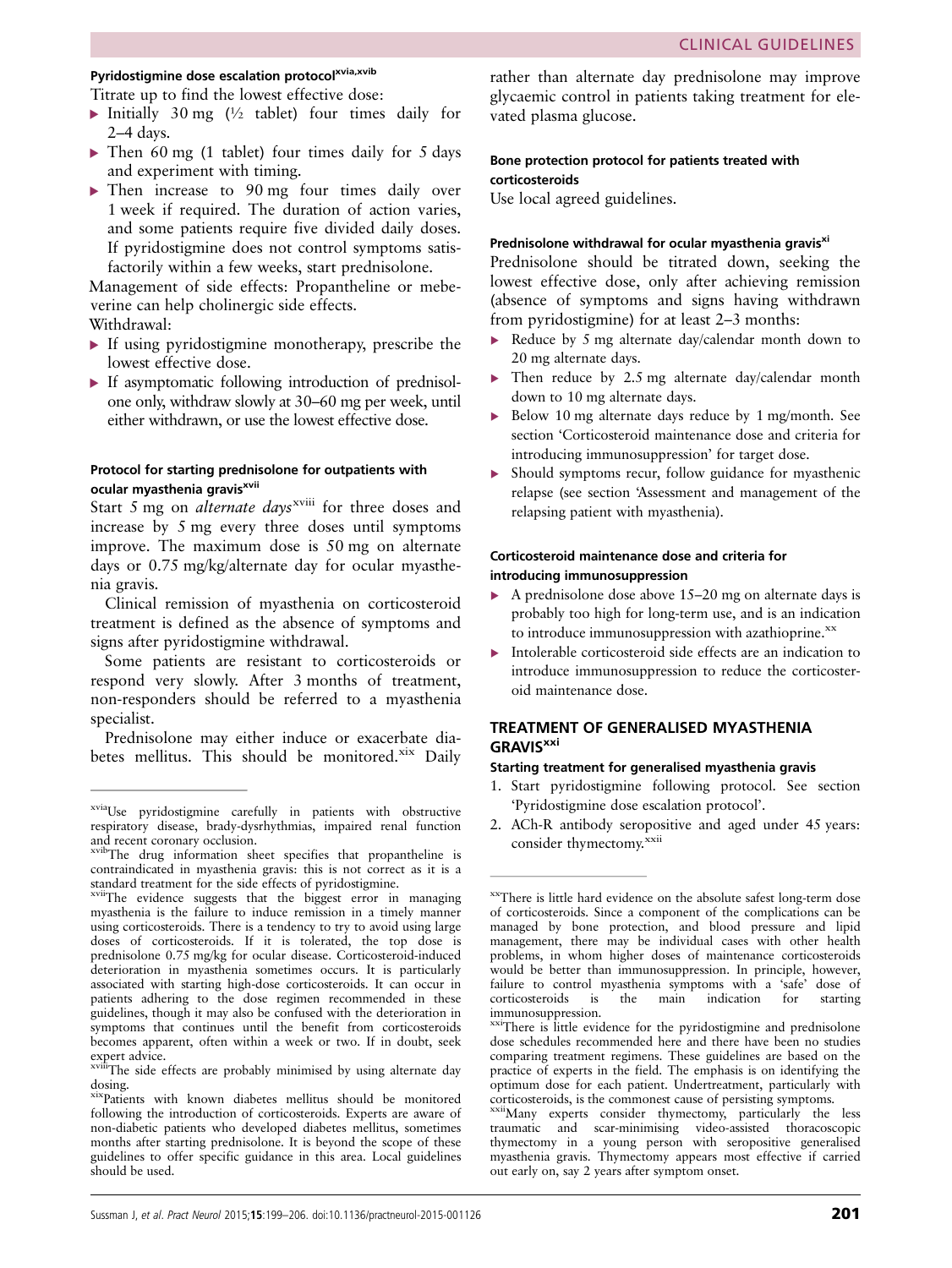# CLINICAL GUIDELINES

- 3. If symptomatic despite pyridostigmine, start prednisolone (generally given on alternate days)<sup>xxiii</sup> See section 'Protocol for starting prednisolone for outpatients with generalised myasthenia gravis'.
- 4. If relapse occurs on prednisolone withdrawal at a dose of 7.5–10 mg/day (or 15–20 mg alternate days) or greater, introduce immunosuppression.<sup>xxiv</sup> Immunosuppression may also be used for patients with corticosteroid-related side effects on low-dose prednisolone.xxv See sections 'Patients who do not achieve remission with prednisolone' and 'Immunosuppression'.

## Pyridostigmine dose escalation protocol<sup>xxvi</sup>

Titrate up to find the lowest effective dose:

- ightharpoontring in Initially 30 mg ( $\frac{1}{2}$  tablet) four times daily for 2–4 days.
- ▸ Then 60 mg (1 tablet) four times daily for 5 days and experiment with timing.
- ▶ Then increase to 90 mg four times daily over 1 week if required. The duration of action varies, and some patients require five divided daily doses. If pyridostigmine fails to control symptoms satisfactorily within a few weeks, start prednisolone.

Management of side effects: propantheline<sup>xxvi</sup> or mebeverine can help cholinergic side effects. Withdrawal:

- ▸ If using pyridostigmine monotherapy, prescribe the lowest effective dose.
- ▸ If asymptomatic after introduction of prednisolone only, withdraw slowly at 30–60 mg per week, until withdrawn, or use the lowest effective dose.

## Protocol for starting prednisolone for outpatients with generalised myasthenia gravis<sup>xxvii</sup>

Start 10 mg on *alternate days*<sup>xxviii</sup> for three doses and increase by 10 mg every three doses until symptoms

improve. Maximum dose is 100 mg alternate days or 1.5 mg/kg for generalised myasthenia gravis. It may take many months to achieve full remission.

Remission of myasthenia on corticosteroid therapy is defined as the absence of symptoms and signs after pyridostigmine withdrawal.

For failure to respond, or side effects on increasing corticosteroids, seek expert opinion for guidance on the use of plasma exchange, intravenous immunoglobulin or immunosuppression. If not in remission after 3 months of corticosteroid treatment, refer for expert opinion.

Prednisolone may induce or exacerbate diabetes mellitus. This should be monitored.<sup>xxix</sup> Using daily rather than alternate day prednisolone may improve glycaemic control in patients taking treatment for elevated plasma glucose.

## Bone protection protocol for patients treated with corticosteroids

Use local agreed guidelines.

#### Protocol for withdrawal of prednisolone for generalised myasthenia gravis<sup>xxx</sup>

- ▸ Prednisolone should be titrated down seeking the lowest effective dose only after achieving remission (absence of symptoms and signs having withdrawn pyridostigmine) for at least 2–3 months.
- Reduce by 10 mg/calendar month down to 40 mg on alternate days.
- Then reduce by 5 mg/calendar month down to 20 mg on alternate days.
- ▸ Then reduce by 2.5 mg per calendar month down to 10 mg alternate days.
- Below 10 mg alternate days, reduce by 1 mg/month, aiming for a maintenance dose of 7 or 8 mg.
- ▸ Should symptoms recur, follow guidance for myasthenic relapse (see section 'Assessment and management of the relapsing patient with myasthenia').

## Corticosteroid maintenance dose and criteria for starting immunosuppression

A corticosteroid dose *above* 15–20 mg on alternate days is probably an indication to introduce alternative immunosuppression with azathioprine.<sup>xxxi</sup>

xxiiiAn alternate day regimen is thought to reduce side effects. Daily corticosteroids may be suitable in some patients, such as those with diabetes mellitus.

xxivIn principle, other than in exceptional circumstances, immunosuppression is not started other than following relapse induced by corticosteroid withdrawal. Some patients with complex medical problems, higher doses of corticosteroids may be preferable to immunosuppression, or vice versa. Exceptional cases should be discussed with a myasthenia expert.

xxvIt is impossible to provide absolute guidance on minimum corticosteroid requirements. There will be some patients in whom even low-dose steroids cause side effects, and who might be treated with immunosuppression. There may be good reasons why other patients are treated with a slightly higher than recommended prednisolone dose in preference to immunosuppression. Exceptions should be discussed with a myasthenia expert.

*xxvi*Pyridostigmine should be used carefully in patients with obstructive respiratory disease, brady-dysrhythmias, impaired renal function and recent coronary occlusion. The drug information sheet specifies that propantheline is contraindicated in myasthenia gravis: this is incorrect as it is a standard treatment for the side effects of pyridostigmine. xxviiThe evidence suggests that the biggest error in managing myasthenia

is not inducing remission in a timely manner using corticosteroids. Clinicians tend to try to avoid using large doses of corticosteroids. If the patient tolerates these, the top dose is prednisolone 0.75 mg/kg for ocular disease and 1.5 mg/kg for generalised myasthenia gravis.

Corticosteroid-induced deterioration in myasthenia may sometimes occur. This can be confused with the ongoing deterioration in symptoms that continues until the corticosteroids start to help, often within a week or two. If in doubt, seek expert advice.

xxviiiAlternate day dosing probably minimises side effects.<br>xxixWe recommend monitoring patients with known diabetes mellitus

after starting corticosteroids. Occasionally, non-diabetic patients develop diabetes mellitus, sometimes months after starting prednisolone. It is beyond the scope of these guidelines to offer specific guidance for blood glucose monitoring; local guidelines should be used.

xxxThis is the typical rate of corticosteroid reduction. If there are other factors, such as serious side effects, the corticosteroids might be withdrawn more rapidly. Discuss with a myasthenia expert.

xxxiThere is little hard evidence on the absolute safest long-term dose of steroids. Since a component of the complications can be managed by bone protection, and blood pressure and lipid management, there may be individual cases with other health problems, in whom higher doses of maintenance steroids would be preferable to immunosuppression. In principle, however, failure to control myasthenia symptoms with a 'safe' dose of corticosteroids is the primary indication for the initiation of immunosuppression.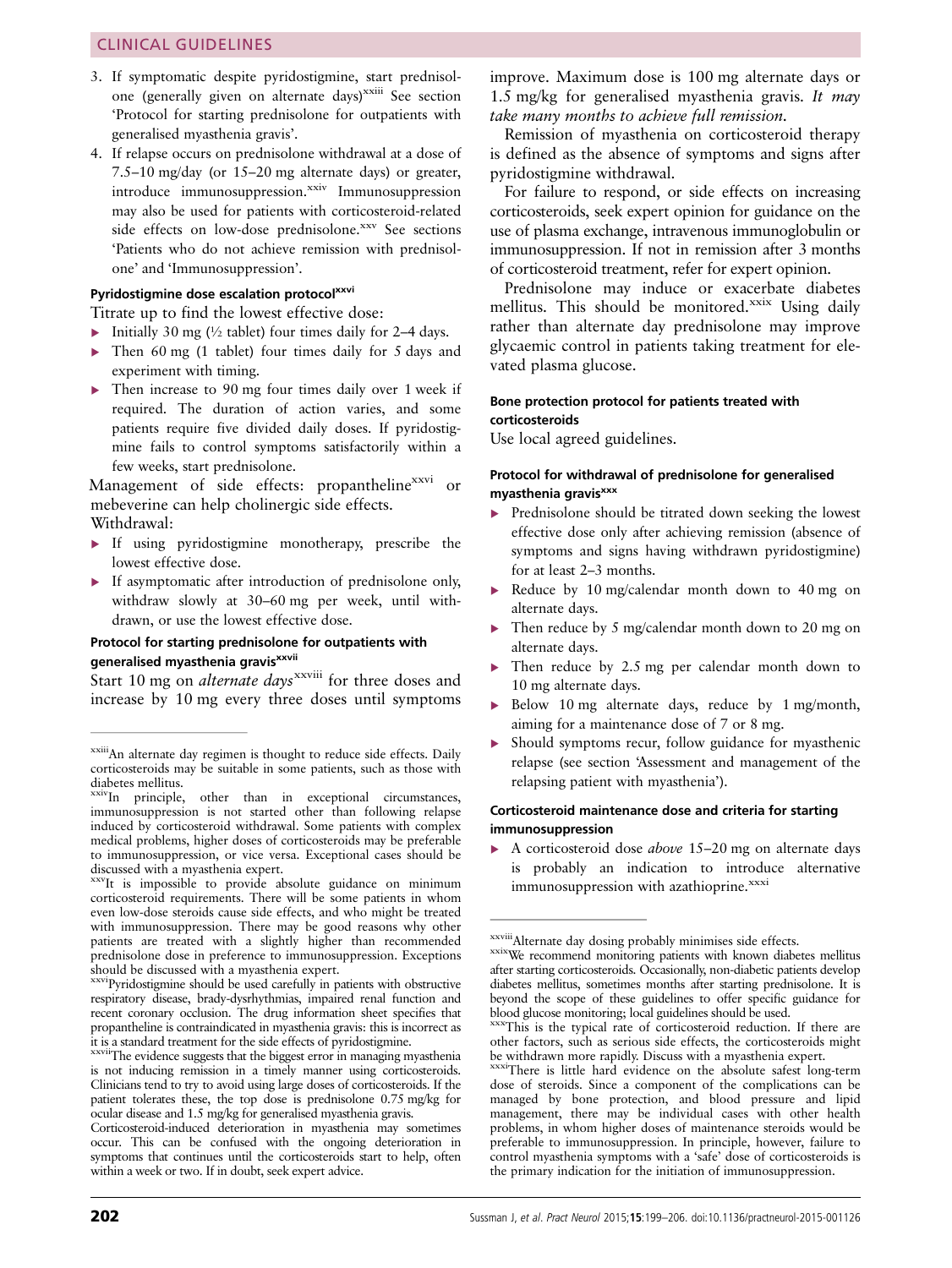▸ Intolerable corticosteroid side effects are an indication to introduce immunosuppression to reduce the corticosteroid maintenance dose.

# PATIENTS WHO DO NOT ACHIEVE REMISSION WITH PREDNISOLONE

### Patients who do not achieve symptom remission on the prednisolone escalation protocol

- ▸ Some patients appear to fail to respond to the recommended doses of prednisolone. This may result from a slow response to corticosteroids, which may take up to 3 months and sometimes much longer.
- ▸ The commonest reason for a patient to fail to respond to corticosteroids is using an insufficient dose.<sup>xxxii</sup>
- ▸ If a patient does not respond adequately to the target dose after 3 months, seek a specialist opinion.

#### IMMUNOSUPPRESSION

#### Corticosteroid maintenance dose and criteria for introducing immunosuppression

- ▸ We recommend that an immunosuppressive agent is introduced only if a patient does not achieve remission on corticosteroid monotherapy.xxxiii
- ▸ A corticosteroid dose above 15–20 mg on alternate days is probably unacceptable for long-term use.<sup>xxxiv</sup>
- ▸ Intolerable corticosteroid side effects are an indication to introduce immunosuppression to reduce the corticosteroid maintenance dose.
- ▸ Immunosuppression should be considered early on in patients with diabetes mellitus, osteoporosis, or ischaemic heart disease or significant bulbar or respiratory weakness that does not respond rapidly to corticosteroids.
- Immunosuppression and vaccination: Vaccines are less effective in immunosuppressed patients. Live vaccines are absolutely contraindicated and there is an increased risk from live-attenuated vaccines. Patients requiring immunosuppression should have their vaccinations updated. This might include pneumococcus, influenza, Haemophilus influenzae and Varicella zoster. XXXV Where feasible, clinicians should plan vaccinations (with blood tests to assess response) before starting immunosuppression.

▶ Corticosteroids in high doses can reduce the immune response to vaccines and live virus vaccinations should be delayed for at least 1 month after stopping high-dose corticosteroids.

## Immunosuppression with azathioprine<sup>xxxvi</sup>

- ▶ Azathioprine is the first-line agent. Thiopurine methyltransferase (TMPT) should be measured in view of the association between TMPT deficiency and myelosuppression with azathioprine. TMPT deficiency is not a contraindication to using azathioprine but may reduce the dose required.<sup>xxxvii</sup> Patients with very low TMPT activity should not take azathioprine.
- ▸ Azathioprine should be increased over 1 month to a maintenance dose of 2.5 mg/kg. Blood tests should be monitored weekly (full blood count, urea and electrolytes, liver function tests) as the dose is titrated upwards.xxxviii The dose may need to be modified in light of side effects or changes in blood tests. We recommend using local shared-care protocols.
- Azathioprine is slow to achieve maximum effect.xxxix The target is to achieve a maintenance dose of prednisolone of below 20 mg on alternate days after 2 years. Failure to achieve efficacy may be a consequence of inadequate dosing. Not all patients respond to azathioprine. Corticosteroids should be withdrawn using the protocol described.<sup>xl</sup>

xxxiiA good source of ideas if things do not proceed according to plan is Hilton-Jones.<sup>[2](#page-7-0)</sup>

iiiThe pivotal paper that showed the corticosteroid-sparing effect of azathioprine<sup>[4](#page-7-0)</sup> has been interpreted as suggesting that all patients require immunosuppression to achieve a safe maintenance dose of prednisolone. However, many patients who achieve remission can be maintained on low-dose prednisolone without needing immunosuppression. There is no evidence-based way to identify patients who will fail to achieve remission on corticosteroid monotherapy, so it should be attempted in all. xxxivThere is little hard evidence on the absolute safest long-term

dose of corticosteroids. Since a component of the complications can be managed by bone protection, and blood pressure and lipid management, there may be individual cases with other health problems, in whom higher doses of maintenance steroids would be preferable to immunosuppression. In principle. however, failure to control myasthenia symptoms with a 'safe' dose of corticosteroids is the primary indication for the initiation of immunosuppression. xxxvLocal or national guidelines should be followed.

xxxviThere is a range of immunosuppressive agents that can be successfully used in myasthenia despite the lack of robust evidence for their use. All studies are underpowered or suffer from design faults. The criteria for selecting agents might include safety in pregnancy, time to onset of efficacy and risk of complications, although there is often a lack of evidence in these areas. In practice, we recommend that non-experts manage patients with corticosteroids to induce remission, and use azathioprine as a corticosteroid-sparing agent. If this fails, then the patient should be referred to a myasthenia expert to advise on alternative immunosuppressive agents.

xxxviiNote that TMPT levels will be modified in patients who have received blood products. Patients with low serum TMPT concentrations can be treated with lower doses of azathioprine. Some experts recommend using a dose of 25 mg once daily. In view of the evidence from other conditions that correlates efficacy with a rise in mean corpuscular volume and/or a drop in peripheral lymphocyte count, others titrate the dose up until there is a haematological response. 6-thioguanine nucleotides (6-TGN), which are incorporated into DNA, are the active metabolites of azathioprine. 6-TGN has started to be used to monitor compliance and toxicity. It is not widely available but can be used to guide dosing.

xxxviiiIn rheumatological and gastroenterology patients, azathioprine efficacy correlates with a drop in lymphocyte count and/or an elevation in mean corpuscular volume. In inflammatory bowel disease, macrocytosis appears to be the better marker. There is no evidence in myasthenia, but anecdotal observations suggest that a failure to respond to azathioprine is more common in patients without a change in these indices. We recommend treating using the initial mg/kg dosing, and following local shared-care protocols. A specialist opinion should be sought if difficulties arise.<br><sup>xxxix</sup>The pivotal azathioprine study<sup>4</sup> showed efficacy at 2 years but

not at 1 year. It is likely that this varies between patients.

xlA patient taking 100 mg alternate day prednisolone would take 14 months to reduce to a safe maintenance dose.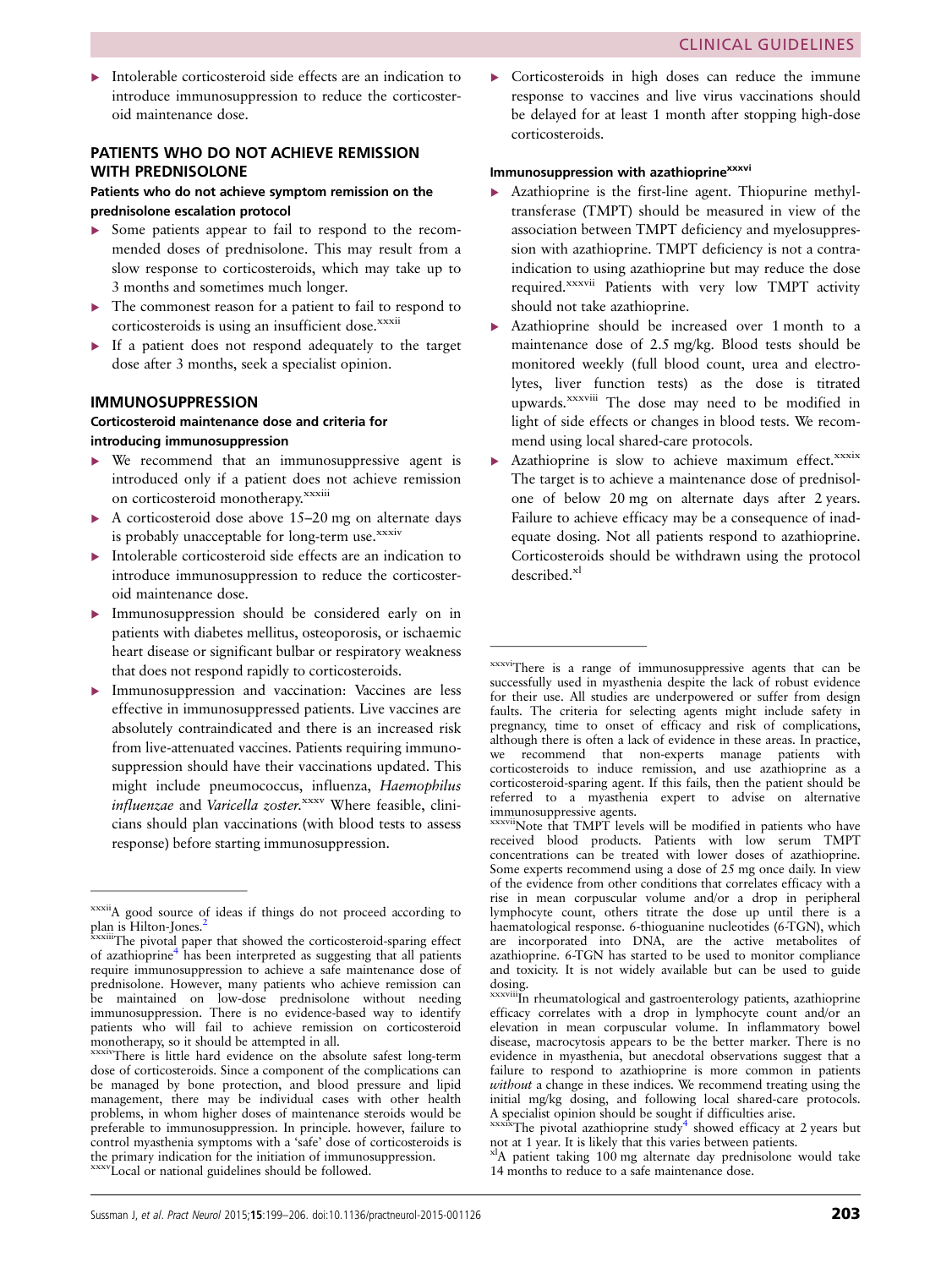# CLINICAL GUIDELINES

- ▸ There is a debate as to whether taking azathioprine is a contraindication to using intrauterine contraceptive devices. This is based on a few case reports. There is probably no good reason to avoid intrauterine contraceptive devices, but specialist advice should be sought. It is possible to take azathioprine during pregnancy,<sup>xli</sup> and it is considered safe for breastfeeding mothers.<sup>xlii</sup>
- ▸ Myasthenia gravis may relapse on corticosteroid withdrawal. This may be a consequence of a slow response to azathioprine or using too low a dose. The lowest effective corticosteroid dose before relapse is the maintenance dose. If this is above 20 mg on alternate days, this is considered a relapse and requires action. See section 'Assessment and management of the relapsing patient with myasthenia'.

#### Other immunosuppressive agents

#### Mycophenolate mofetil, methotrexate, ciclosporin, rituximab

These agents have a role in managing poorly responsive myasthenia when azathioprine has failed or the patient cannot tolerate it. Poor study design and small numbers means that the literature is unhelpful. Most patients should respond to pyridostigmine, prednisolone and azathioprine if used correctly. Non-responders or those with treatment complications should be referred to a myasthenia specialist. Selecting a second-line agent must take into account factors such as concurrent renal disease and reproductive intentions; ciclosporin appears no more harmful than azathioprine in pregnancy. Methotrexate is teratogenic in men and women, and effective contraception is mandatory until at least 3 months after stopping the drug. Mycophenolate mofetil may cause congenital malformations and so women should use effective contraception during its use and for at least 6 weeks after stopping it.

# ASSESSMENT AND MANAGEMENT OF THE RELAPSING PATIENT WITH MYASTHENIA

Determine whether the patient's deterioration is a myasthenic relapse, a side effect of treatment or another condition?x<sup>iliii</sup>

Is the deterioration due to intercurrent infection (the most common cause of relapse, after drug reduction)?

Has the patient received medication that causes myasthenic weakness? (eg, antibiotics, betablockers)?xliv

Is the deterioration a consequence of changes in treatment, particularly steroid withdrawal?

- ▸ If a cause for myasthenia deterioration can be found, it should be managed.
- ▸ Patients with myasthenia deterioration should return to the steroid increase protocol, increasing prednisolone until symptoms are controlled up to the target dose of 1.5 mg/kg or 100 mg alternate day for generalised myasthenia and 0.75 mg/kg or 50 mg alternate days for ocular myasthenia.<sup>xlv</sup>
- ▸ If the relapse occurred on a dose of prednisolone above 15–20 mg alternate days in a patient treated without receiving azathioprine, then azathioprine should be introduced following the protocol described above.
- ▸ If the myasthenia deterioration was a result of steroid withdrawal in a patient receiving azathioprine, the relapse may have been a result of too short a duration of

xliAzathioprine is widely considered to be low risk in pregnancy and is the drug of choice in the UK. In the USA, it is considered high risk. This differing advice is based on a small number of animal studies and case reports. Other immunosuppressive agents pose more definite risks to the fetus. Studies, largely from patients with inflammatory bowel disease taking azathioprine, suggest a modestly increased risk of low birth weight or atrial or ventricular septal defects, though other studies suggest that these relate to disease activity rather than to azathioprine. A detailed discussion of these issues is beyond the scope of these guidelines. The risks and benefits should be discussed with individual patients.

xliiAzathioprine is either undetectable in breast milk or is found in very low concentrations. The only concern would be that higher concentrations may occur in the breast milk of mothers with a low serum TMPT concentration. Asymptomatic low levels of neutrophils may develop in babies, leading some experts to recommend monitoring exclusively breastfed babies, though most feel that this is unnecessary. The concentration of azathioprine in breast milk drops significantly 4–6 h after taking the drug. A detailed discussion of these issues is beyond the scope of these guidelines.

xliiiA comprehensive list of the causes of weakness is beyond the scope of these guidelines. Patients may describe tiredness, which may be hard to distinguish from fatigable muscular weakness. Steroid-induced muscle weakness is recognised. Neurological deterioration is common in patients with intercurrent infection. Other autoimmune conditions are more common in myasthenia, such as thyroid disorders and B12 deficiency, and may cause neurological symptoms. Degenerative spine disease resulting in myelopathy or lumbar canal stenosis may give rise to weakness. In most cases, the symptoms and signs are inconsistent with myasthenia and careful history and examination with targeted investigations should reveal the diagnosis. If in doubt, a neurological opinion should be sought or an expert in myasthenia should be asked to review.

xlivA range of medications may cause myasthenia or result in increased weakness in patients known to have myasthenia. Certain<br>antibiotics are particularly implicated, such as particularly implicated, such as aminoglycosides. Some medications are well recognised as having this effect while other agents are described in case reports. Clinical decisions must depend on circumstances. A list of medications can be found on the UK-based Myasthenia Gravis Association website [\(http://www.myaware.org/information-for-medical-professionals/39](http://www.myaware.org/information-for-medical-professionals/39-xii-contraindications-of-drugs-that-can-make-myasthenia-worse) [xii-contraindications-of-drugs-that-can-make-myasthenia-worse](http://www.myaware.org/information-for-medical-professionals/39-xii-contraindications-of-drugs-that-can-make-myasthenia-worse)). A more detailed review can be found on the Myasthenia Gravis Foundation of America website. [\(http://www.myasthenia.org/](http://www.myasthenia.org/LinkClick.aspx?fileticket=JuFvZPPq2vg%3D) [LinkClick.aspx?fileticket=JuFvZPPq2vg%3D\)](http://www.myasthenia.org/LinkClick.aspx?fileticket=JuFvZPPq2vg%3D).

xlvSometimes, especially when a patient is slowly withdrawing prednisolone at the rate of 1 mg per month, the reversal of one or two of the previous reductions will bring the myasthenia under control. If not, revert to the initial steroid upward titration protocol.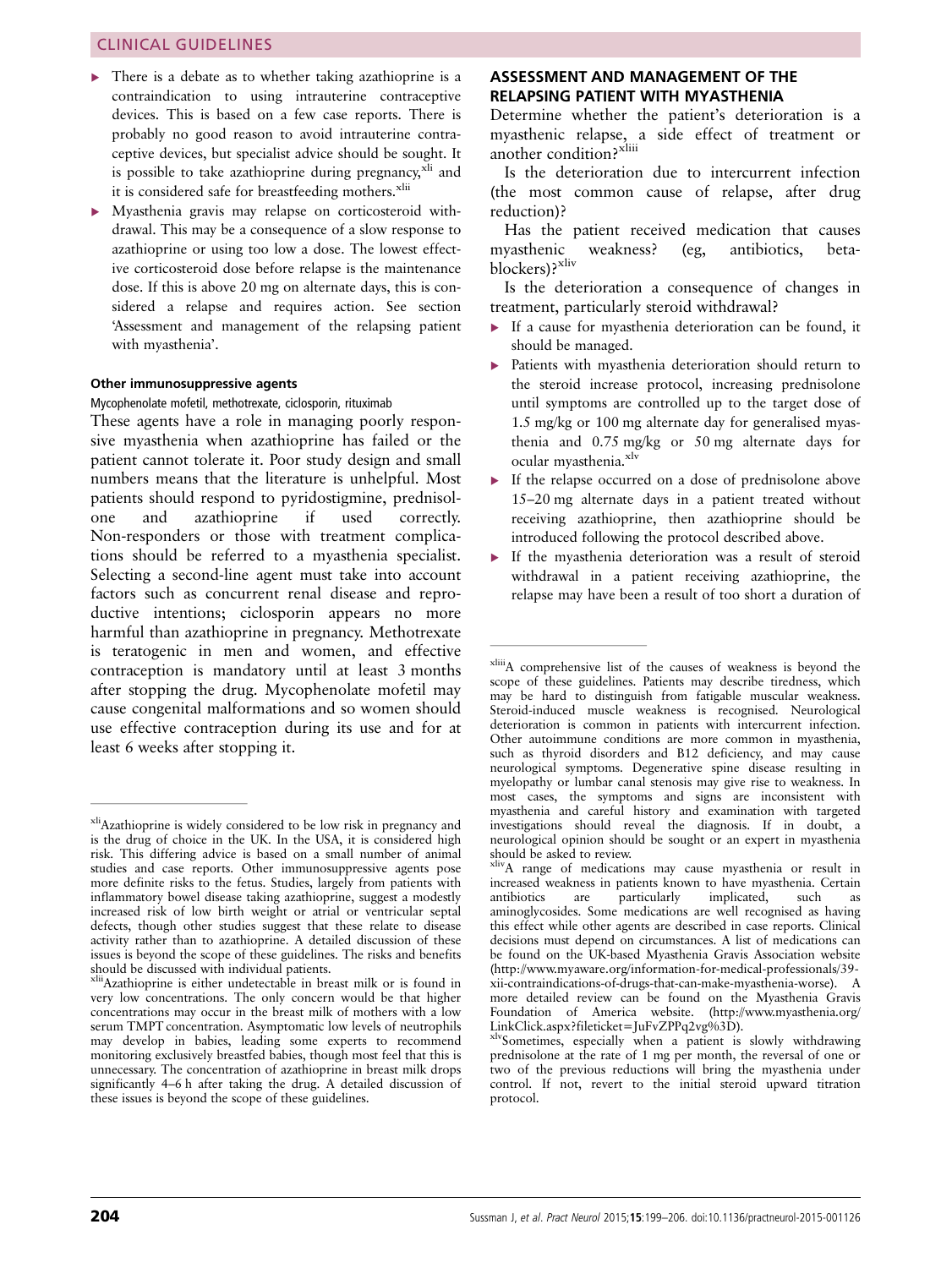azathioprine for maximum efficacy, or too low a dose. The prednisolone should then be titrated up following the protocol until symptomatic control is regained. Following the protocol, the prednisolone should then be titrated down to the lowest effective dose. If this is greater than 20 mg alternate days, a specialist opinion should be sought.

# INPATIENT MANAGEMENT OF MYASTHENIA GRAVIS

### General principles

- ▸ A patient should be managed in hospital for significant bulbar symptoms, low vital capacity, respiratory symptoms or progressive deterioration.
- ▸ Assessment by speech and language therapist to advise on swallowing is mandatory.
- Regular assessment of vital capacity is mandatory.

## Intravenous immunoglobulin use for severe bulbar or respiratory symptoms<sup>xlvi</sup>

- $\blacktriangleright$  1–2 g/kg is the total dose.
- $\triangleright$  This may be given as 0.5 g/day for 2 days, or 0.4 g/day for 5 days. Follow local practice.<sup>xlvii</sup>
- ▸ If symptoms persist despite the use of intravenous immunoglobulin, request specialist opinion on whether to use a second dose of intravenous immunoglobulin or to use plasma exchange.<sup>xlviii</sup>

#### Plasma exchange

▸ May be preferred in the presence of specific risk factors for intravenous immunoglobulin.

#### Prednisolone

▶ Start by following the standard protocol for generalised myasthenia gravis. See section 'Protocol for starting prednisolone for outpatients with generalised myasthenia gravis'.

#### MANAGEMENT OF MYASTHENIA GRAVIS IN INTENSIVE CARE UNITS

Patients may require intensive care or highdependency care to monitor respiratory function.

For ventilated patients:

- ▸ Start prednisolone at 100 mg alternate days.
- Start intravenous immunoglobulin immediately.
- Avoid inappropriate use of intravenous magnesium.<sup>xlix</sup>
- Consider avoiding pyridostigmine/neostigmine as these may increase secretions.

For non-ventilated patients:

- ▸ Start prednisolone following the standard protocol for generalised myasthenia gravis.
- Start intravenous immunoglobulin immediately.
- ▸ Avoid using pyridostigmine/neostigmine.

## MYASTHENIA GRAVIS IN PREGNANCY<sup>l</sup>

- ▸ It is important to plan well in advance of pregnancy to allow time to optimise myasthenic status, thyroid function and the drug regimen.
- $\triangleright$  Use multidisciplinary liaison throughout the pregnancy, delivery and neonatal period.
- ▸ Provided that the myasthenia gravis is under good control before a pregnancy, most women can be reassured that it will remain stable throughout pregnancy and the postpartum months.
- ▸ The aim should be for spontaneous vaginal delivery (and actively encouraged).
- Those with severe myasthenic weakness need careful multidisciplinary management with prompt access to specialist advice and facilities.
- Newborn babies of myasthenic mothers risk transient myasthenic weakness (with onset up to a few days postpartum) even if the mother is well controlled. These babies should have access to neonatal high-dependency support.
- Fetal arthrogryposis is a rare but recognised complication of maternal myasthenia gravis.
- Pyridostigmine is not expected to cross the placenta, and there have been no reports of fetal malformations. It is compatible with breast feeding.
- Prednisolone has not been shown to increase fetal malformations.
- Azathioprine appears safe in pregnancy, as is ciclosporin.
- ▸ Mycophenolate mofetil and methotrexate are not safe in pregnancy and methotrexate is not safe in breast feeding.

# **NOTES**

#### Thymectomy for thymoma

Refer to thoracic surgeon experienced in this procedure, with the support of an appropriately skilled anaesthetist in a hospital with immediate access to a neurology team who have experience in myasthenia, because of the risk of perioperative complications. Patients should achieve

xlviIn the presence of limb symptoms only, treatment should be with corticosteroids in the first instance. These can be slow to take effect, during which time the patient may continue to deteriorate. This should not be confused with corticosteroid-induced deterioration. Intravenous immunoglobulin has rare but life-threatening side effects and should not be used as first-line agent for all myasthenia patients. Corticosteroids are the primary treatment for moderate or severe myasthenia. Note: the duration of efficacy of intravenous immunoglobulin is 3–4 weeks, after which a stable patient may deteriorate if the patient is not established on an effective

corticosteroid dose.<br><sup>xlvii</sup>Intravenous immunoglobulin increases blood viscosity. Patients with known vascular occlusive disease might be given this over more rather than fewer days. Careful hydration might be a sensible precaution. xlviiiWe prefer intravenous immunoglobulin as the treatment of

choice as it is frequently easier and faster to give. Plasma exchange may be better if there are specific immunoglobulin risk factors (thrombotic tendency, unstable angina, recent stroke, IgA deficiency, etc).

xlixNote that antacids, laxatives and supplements may contain magnesium.

<sup>&</sup>lt;sup>1</sup>A UK workshop in May 2011 discussed the practical clinical management issues relating to pregnancy in women with myasthenia gravis; this brief summary is based on its conclusions. For more detail, see Norwood et al.<sup>[5](#page-7-0)</sup>